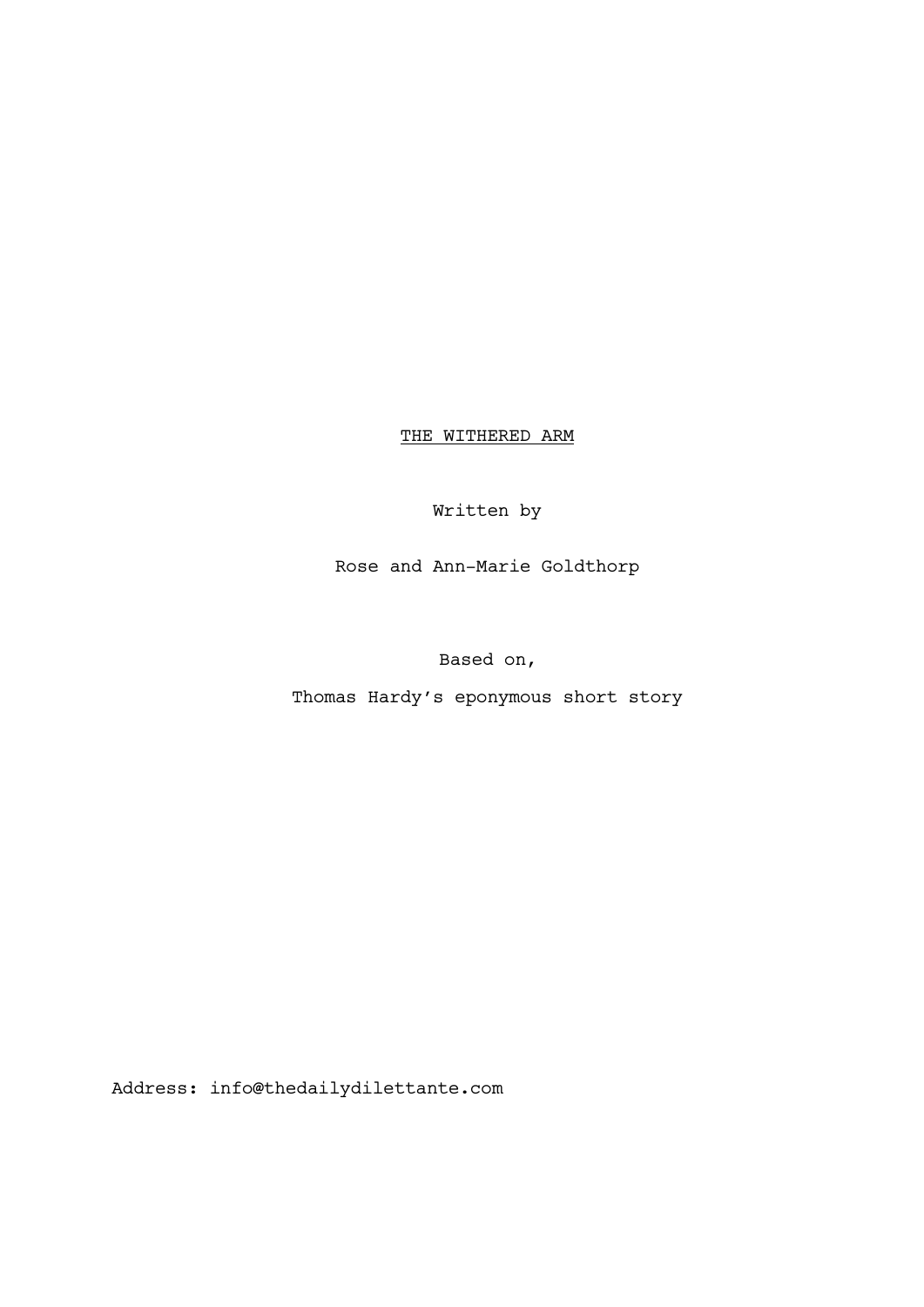1 EXT. LANE – DAY 1

One late middle-aged DAIRY WOMAN catches another YOUNGER DAIRY WOMAN up as they emerge from a farm track.

The first is standing, half waiting for the older woman, and holding the small of her back, stretching and groaning.

> DAIRY WOMAN Nancy. You be forgetting yer pail. Oi 'ung it up on the nail fer ye.

They both set off along the lane. There is another woman in her late thirties walking fifty yards ahead of them.

> YOUNGER DAIRYWOMAN Sorry, Effie. Thanks ……………………

The younger dairywoman nods her head in the direction of the other woman, RHODA BROOK, ahead

> YOUNGER DAIRYWOMAN (CONT'D) Yunno 'e brings his wife home tomorrow, ok 'ear.

DAIRY WOMAN Anyone seen her, then?

YOUNGER DAIRYWOMAN No, but ok 'ear she's a redcheeked, tisty-tosty little body enough.

DAIRY WOMAN Yeh, an' a couple of decades YOUNGER than him!

YOUNGER DAIRYWOMAN Tis hard fer Rhoda, though.

DAIRY WOMAN Nah….'E 'ain't spoke to Rhoda Brook for years, now!

YOUNGER DAIRYWOMAN 'An 'er with his son, an all …. it's a shame.

The younger woman rubs her shoulders and groans, while moving her stiff elbow up, down and around.

The older woman nods, reflectingly and they walk on, moving off down another road which turns off from the main track.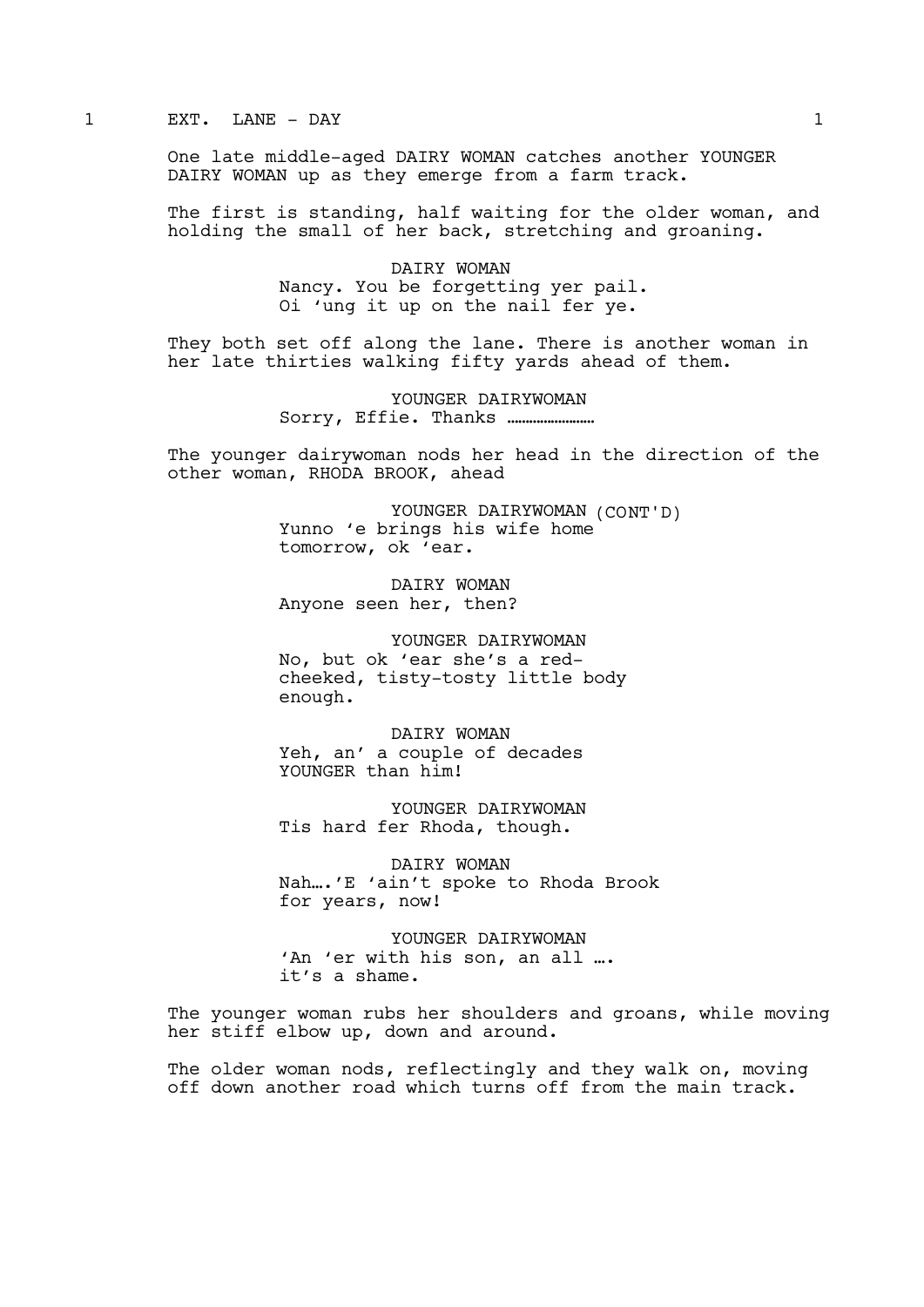#### 2 EXT. BRIDLEWAY - DAY 2

Rhoda Brook then turns up another track, later on, and is joined, there, by a boy of twelve.

#### RHODA BROOK

They've just been saying, down in t' barton, that your father brings his young wife home from Anglebury, tomorrow. You'll probably meet 'em when oi sends you there for some food.

SON Yes, Mother. .......Is father married, then?

RHODA BROOK Yes …..You can give her a look and tell me what she's like, if you do see her.

SON Yes, mother.

RHODA BROOK If she's dark, or fair, tall or small ….. an if she has marks of the lady upon her and has never done anything, as of expect she do.

SON

Alright.

They trudge on and the path opens up onto the top of a down, with a view over the fields.

The son is walking along the road, approaching a farm entrance, with a big load in a tied up sheet on his back.

He looks up and sees a well-dressed couple ahead of him, approaching the entrance, from the other direction.

The son stares at the young, pretty woman, GERTRUDE, and the young woman, blushes and gives a brief nod. The farmer, FARMER LODGE, ignores him.

The couple turns in and they walk up the farm drive, while the son walks on.

2.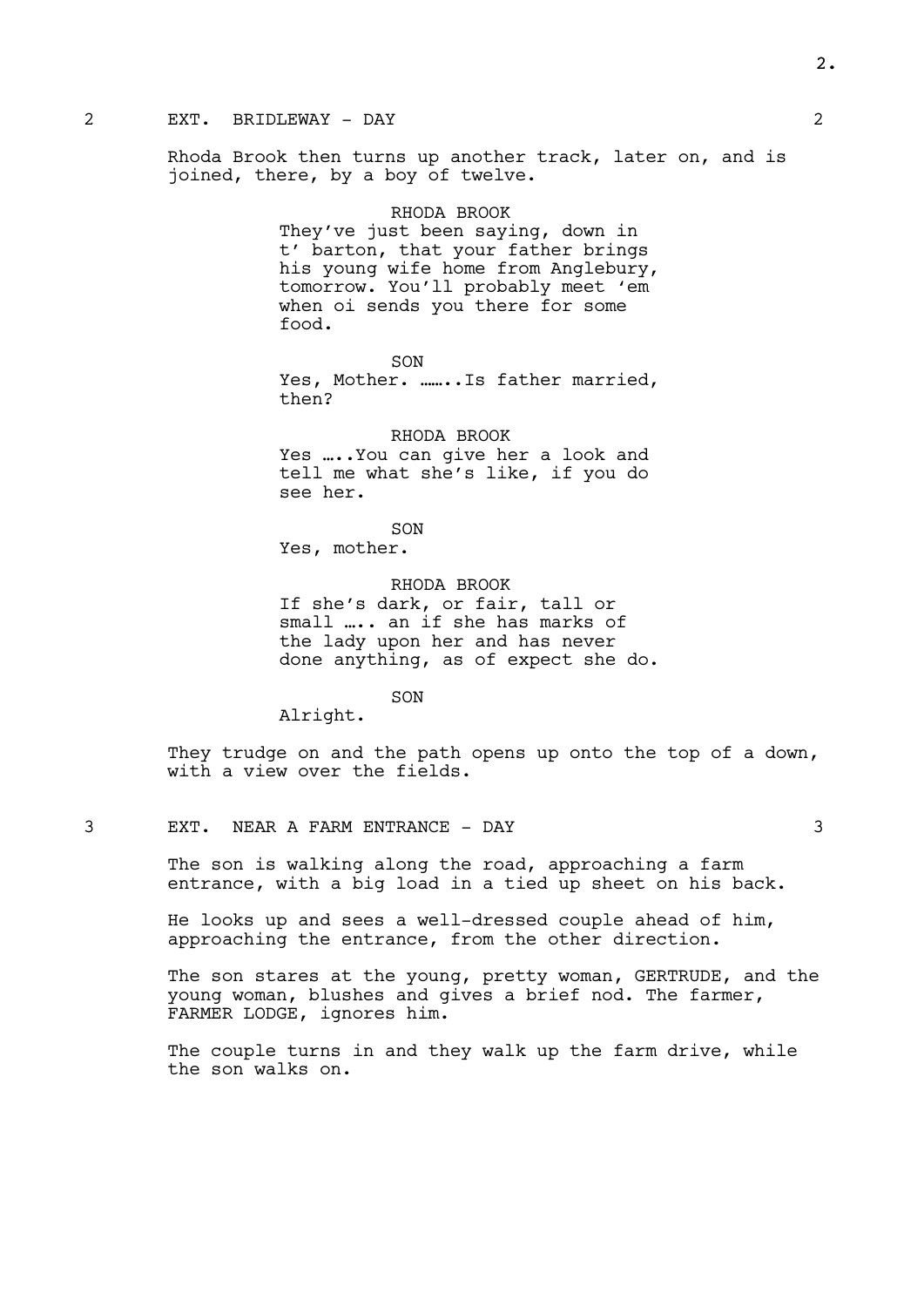**GERTRUDE** How that poor lad stared at me.

LODGE Yes, dear. I saw that he did.

GERTRUDE He is one of the villagers, I suppose.

LODGE Um ….I think he lives with his mother a mile, or two off. You must expect to be stared at, at first, my pretty Gertrude.

4 INT. RHODA'S COTTAGE/KITCHEN - DAY 4

Rhoda is cutting up cabbage as her son comes in and throws down his big bundle.

Rhoda looks up and sniffs.

RHODA BROOK Well …..Did ya see er?

SON Yes, mother.

RHODA BROOK IS she lady-like?

SON Yes. A lady complete.

RHODA BROOK Is she young?

SON

Yes, but she's quite growed up, though….Why don't you go to Holmstoke Church tomorrow to take a look and see fer yerself?

RHODA BROOK Oi wouldn't go look up at her if she were to pass this window, this instant ……. (Sniffs) What did Mr. Lodge do?

The son shrugs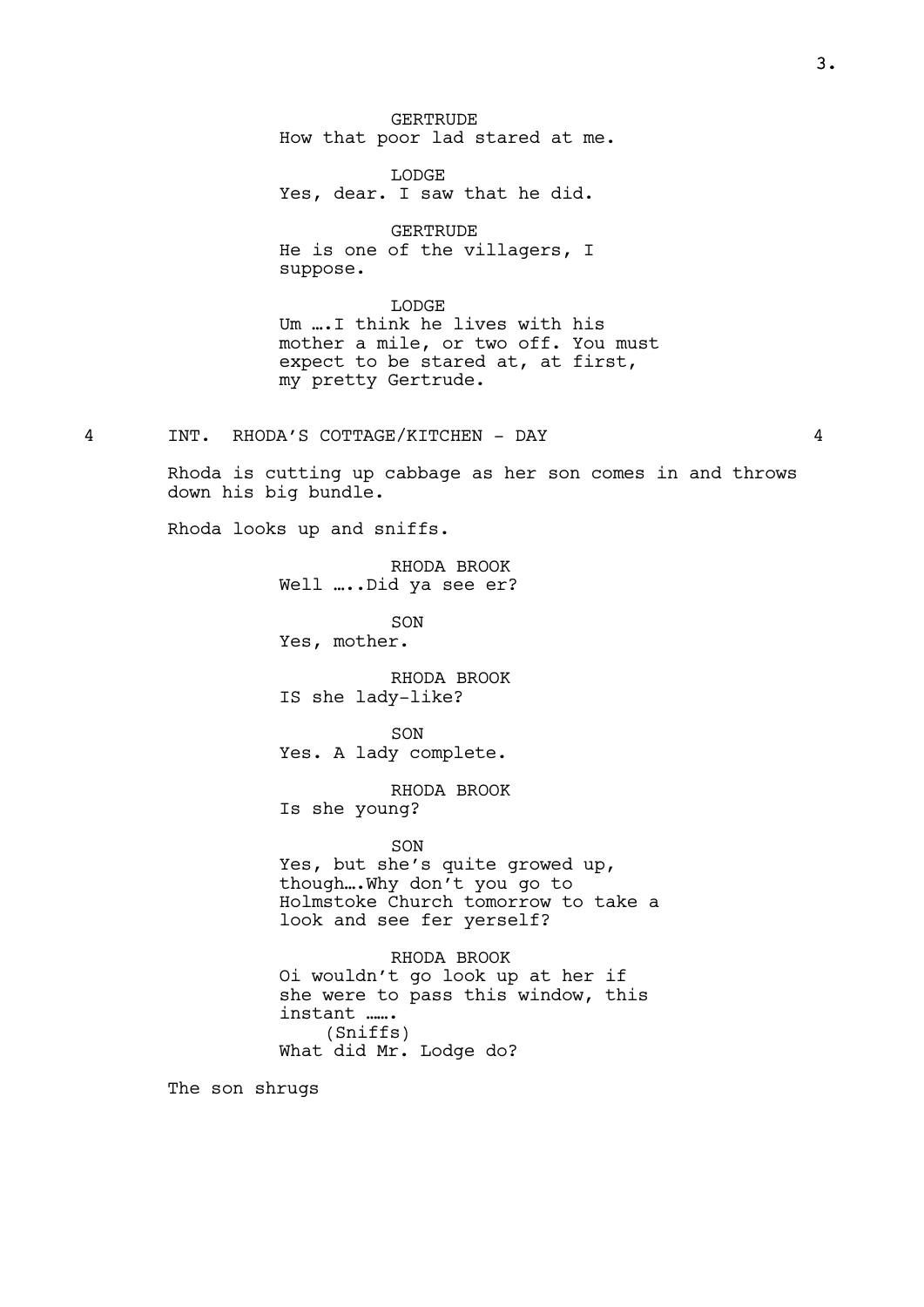RHODA BROOK What? Took no notice of you?

SON None… … He never does.

RHODA BROOK No… …… His own flesh and blood!

5 INT. RHODA BROOK'S COTTAGE/BEDROOM - NIGHT 5

Rhoda is sleeping fretfully; turning over in bed.

She then remains on her back, asleep.

There is a gentle hissing, and, in her dream, she awakens to see a slight, female figure sitting half way down her bed, on the edge.

Rhoda sees the figure turn around and stare at her. It is dressed in a bridal costume complete with bonnet and white veil.

Rhoda then sees the face and it is that of a hideous, elderly, almost corpse-like face, grinning and hissing at her.

Rhoda shrinks back in her bed and pulls the covers up to her nose, as the figure thrusts its left hand, with the marriage ring, out for Rhoda to see.

The incubus then inches its way up the bed, mockingly exhibiting its ring finger at Rhoda.

As it gets right up to Rhoda, Rhoda dives entirely under her blanket.

When Rhoda emerges from the blanket, she sees the incubus, standing at the bottom of the bed, at one side, still hissing.

The incubus then sits at the bottom of the bed waggling its fourth ring finger at her.

The incubus then works its way up the side of the bed, again: sitting/standing, then sitting/standing; grinning, all the while.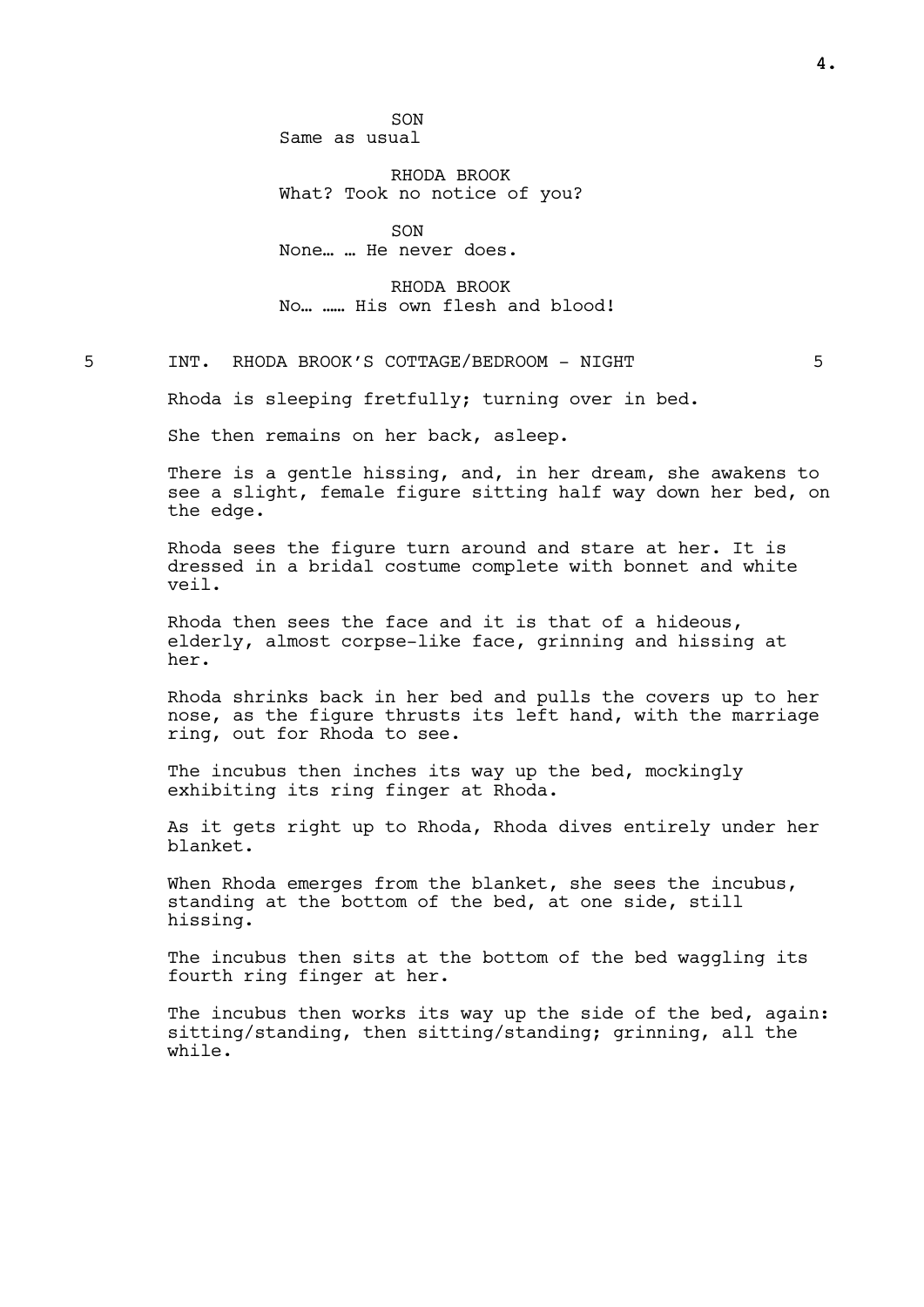When the incubus has arrived nearly up to Rhoda's face, Rhoda, in a panic, sits up, grabs its left forearm, and wrestles with this arm, holding tight to it. Suddenly, Rhoda manages to whirl the incubus away from herself, against the nearest wall. When she looks again, it is gone. Rhoda looks at her own hand that grasped the incubus. She remembers the arm wrestling and the way that her own right hand held tight onto the withered old left forearm. 6 INT. RHODA'S COTTAGE - DAY 6 Rhoda is exhaustedly washing up the pots and standing facing the window. Her son is finishing his breakfast. SON Did you fall out of bed last night, Mother? RHODA BROOK What time?  $SON$ Just after the clock struck two.

RHODA BROOK No. Finish yer breakfast.

Rhoda sees a pretty young woman approaching the gate.

Her son also sees her, through the window.

SON

Oh! …… Mrs Lodge said she would come and bring me some boots because she saw me in town with a big bundle and mine were cracked.

RHODA BROOK Humph! …Charity to the poor, is it?!

SON She gives away other stuff to people in the meads asides us.

There is a knock at the door.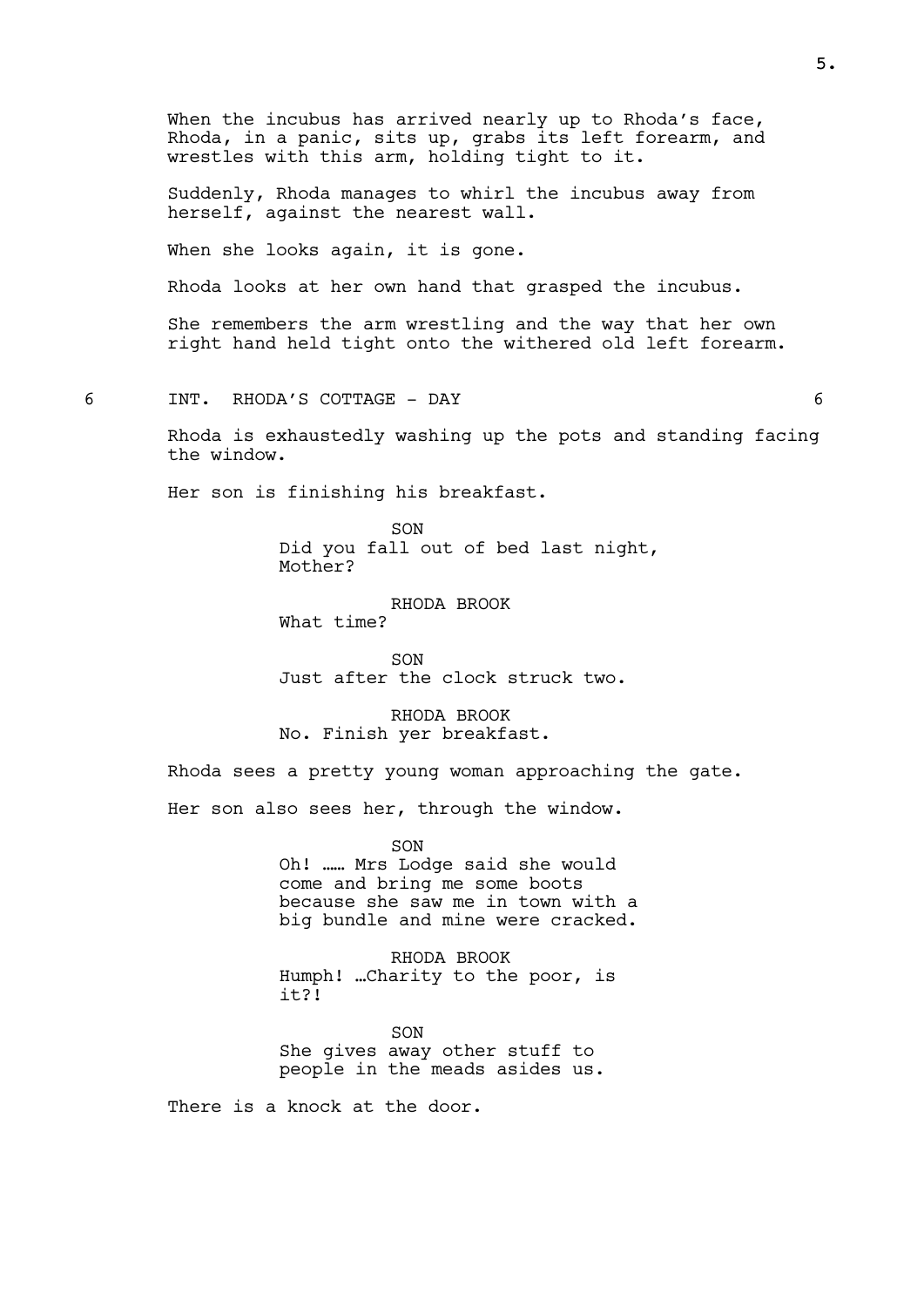Rhoda goes to answer it and there is Mrs. Lodge, a pretty, young woman, in a printed summer gown and carrying a basket containing some boots and a small package.

Rhoda's son comes to join her at the door.

Mrs. Lodge smiles at him.

# GERTRUDE

Good Morning. I'm glad to see that I managed to find the right house.

Rhoda nods, and embarrasedly shows her in.

7 INT. RHODA'S COTTAGE/KITCHEN - DAY 7

Montage: Mrs Lodge visits three times, each time wearing a different costume.

She has the door opened to her

She is sitting at the table drinking tea.

She is unloading a couple of parcels from her basket.

On the third visit, as Mrs. Lodge has got up and is leaving, Rhoda says to her

> RHODA BROOK I hope that you don't suffer from the damp of the water meads, Mrs. Lodge.

Mrs. Lodge is tying on her bonnet.

GERTRUDE No, but I have a tiny ailment that does puzzle me.

She rolls up the sleeve of her left forearm and exhibits the bruising marks of four fingers grasping it.

Rhoda is shocked, as she fears it seems like the grasp of her own fingers.

> RHODA BROOK When did this happen?

GERTRUDE A fortnight ago, on the morrow …… at, at 2.00 a.m ……I awoke with a strong pain in my arm.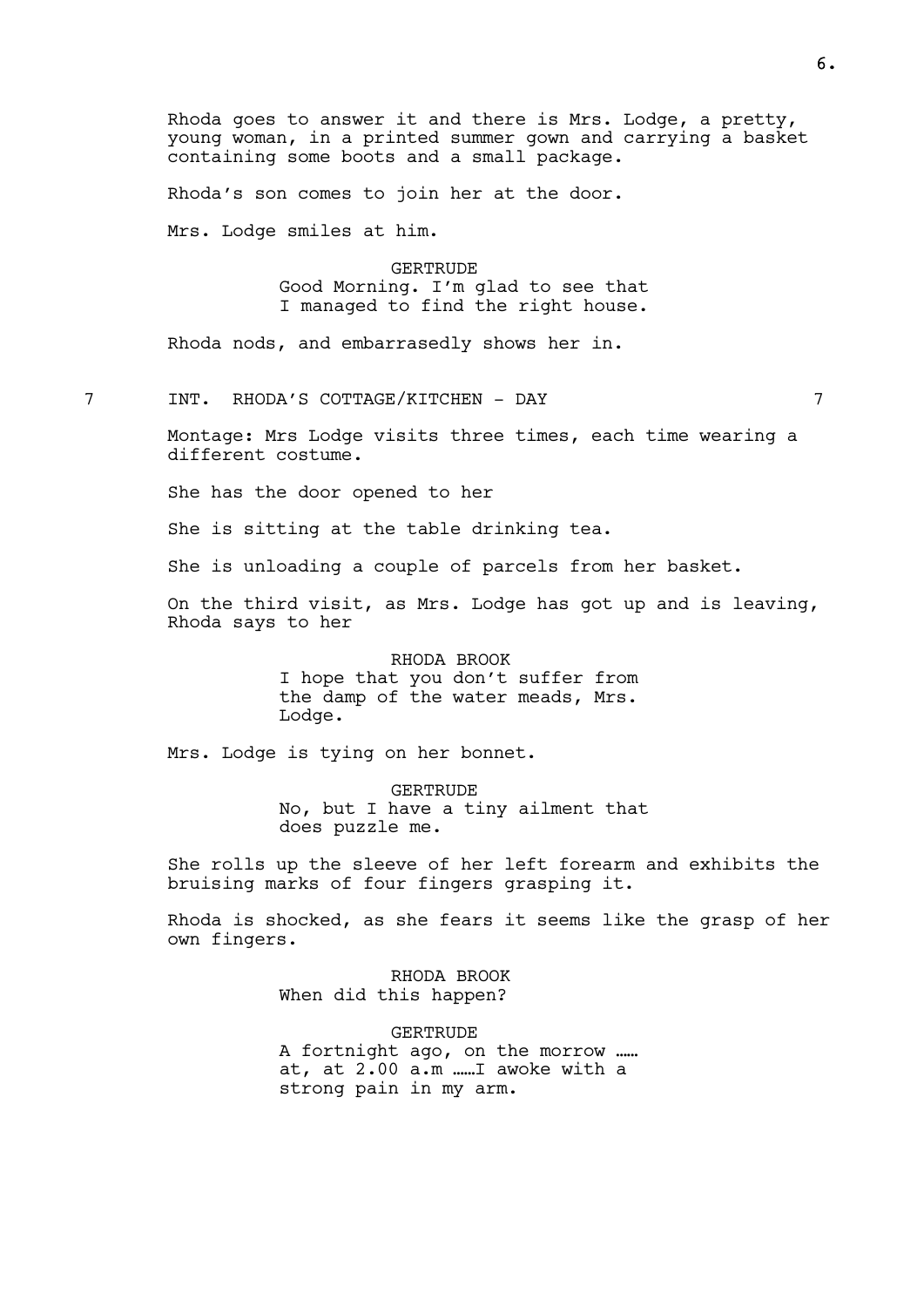RHODA BROOK Two o ………. Yes, well … it's probably just marks from something you did to yourself, during the day, without noticing.

Mrs. Lodge smiles, rolls down her sleeve and picks up her basket.

> GERTRUDE Yes, of course .... Thank you for the tea.

She nods and leaves.

8 EXT. WOODLAND TRACK – DAY 8

Rhoda is returning from work with her shawl tied around her shoulders and she sees, as she approaches her, Mrs. Lodge, in a pretty, printed cotton gown, picking blackberries, with her right hand.She puts the berries in a basin, down on the ground.

She carries her left arm crookedly and somewhat bent.

Mrs. Lodge looks up and smiles at Rhoda.

RHODA BROOK Good Morning, Mrs. Lodge.

GERTRUDE Good Morning, Mrs.Brook.

RHODA BROOK I hope your arm is well again, Ma'am?

Mrs. Lodge smiles sadly and shakes her head

GERTRUDE It's rather worse. It pains me dreadfully, sometimes.

RHODA BROOK Perhaps you had better go to a doctor, Ma'am?

GERTRUDE He said to bathe it in hot water, but it makes no difference.

Rhoda steps forwards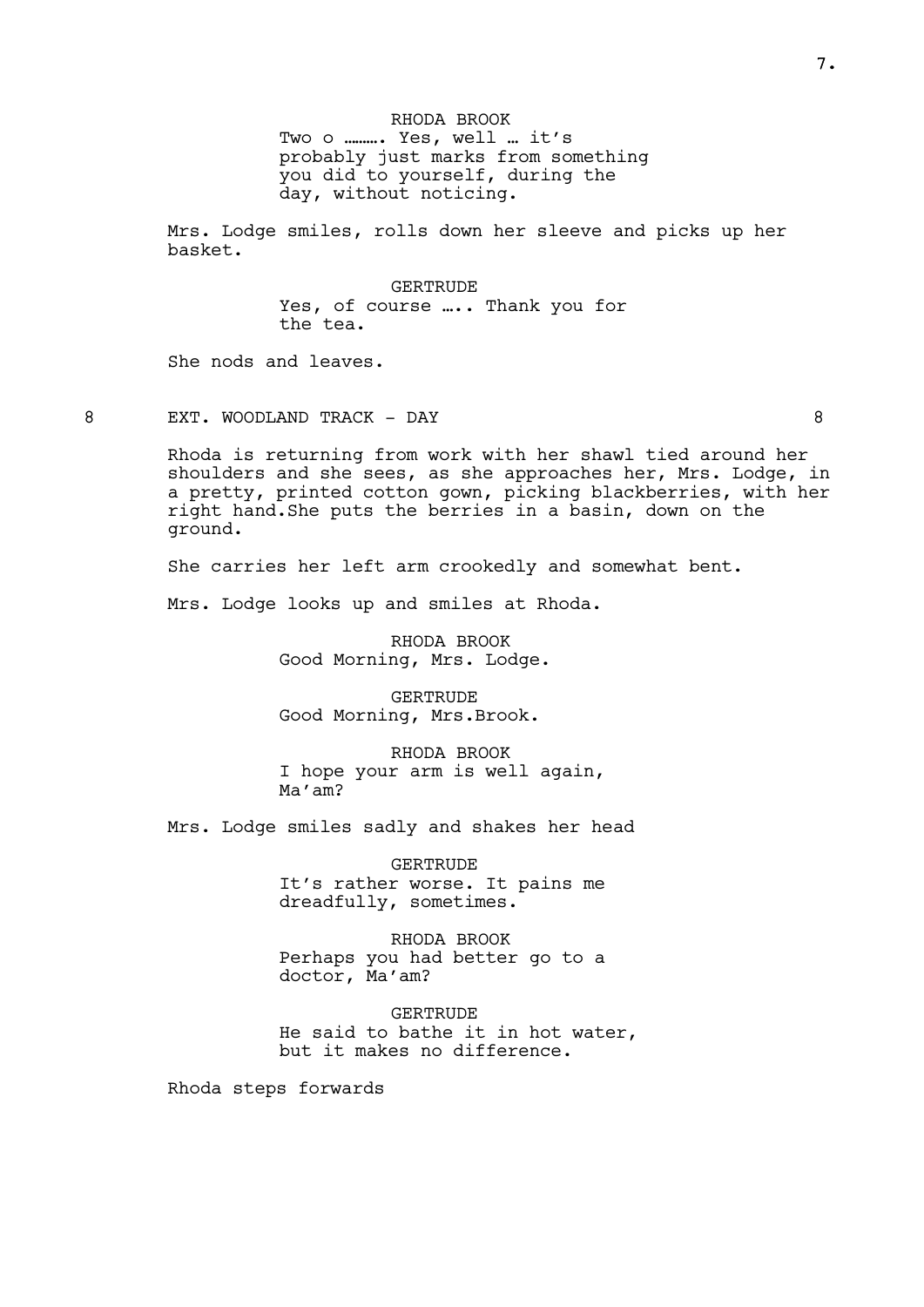#### RHODA BROOK Could oi see it?

Mrs. Lodge exhibits her arm and Rhoda inspects it.

The four finger marks are quite purpled, now and the arm is withering and becoming wrinkled.

> GERTRUDE My husband says that it looks as if some witch had taken hold of me there, and blasted the flesh.

Rhoda shivers

RHODA BROOK That's silly! ………. Oi wouldn't mind him.

GERTRUDE Yes, but it makes him love me less. Men think so much of personal appearance…..

She looks down, sadly

GERTRUDE (CONT'D) ….and he was so proud of my appearance, at first.

She rolls down her sleeve

RHODA BROOK Oh, just keep your arm covered. 'E'll not notice.

**GERTRUDE** He knows that the disfigurement is there.

Her eyes start to fill with tears and Rhoda nods, in embarrassment, and starts to hurry away.

> RHODA BROOK Well, Ma'am I'm sure it will go away, soon .... Good day to you.

GERTRUDE Good day, Mrs.Brook.

Mrs. Lodge puts her hand up to her eyes and turns back to the bush to hide her tears.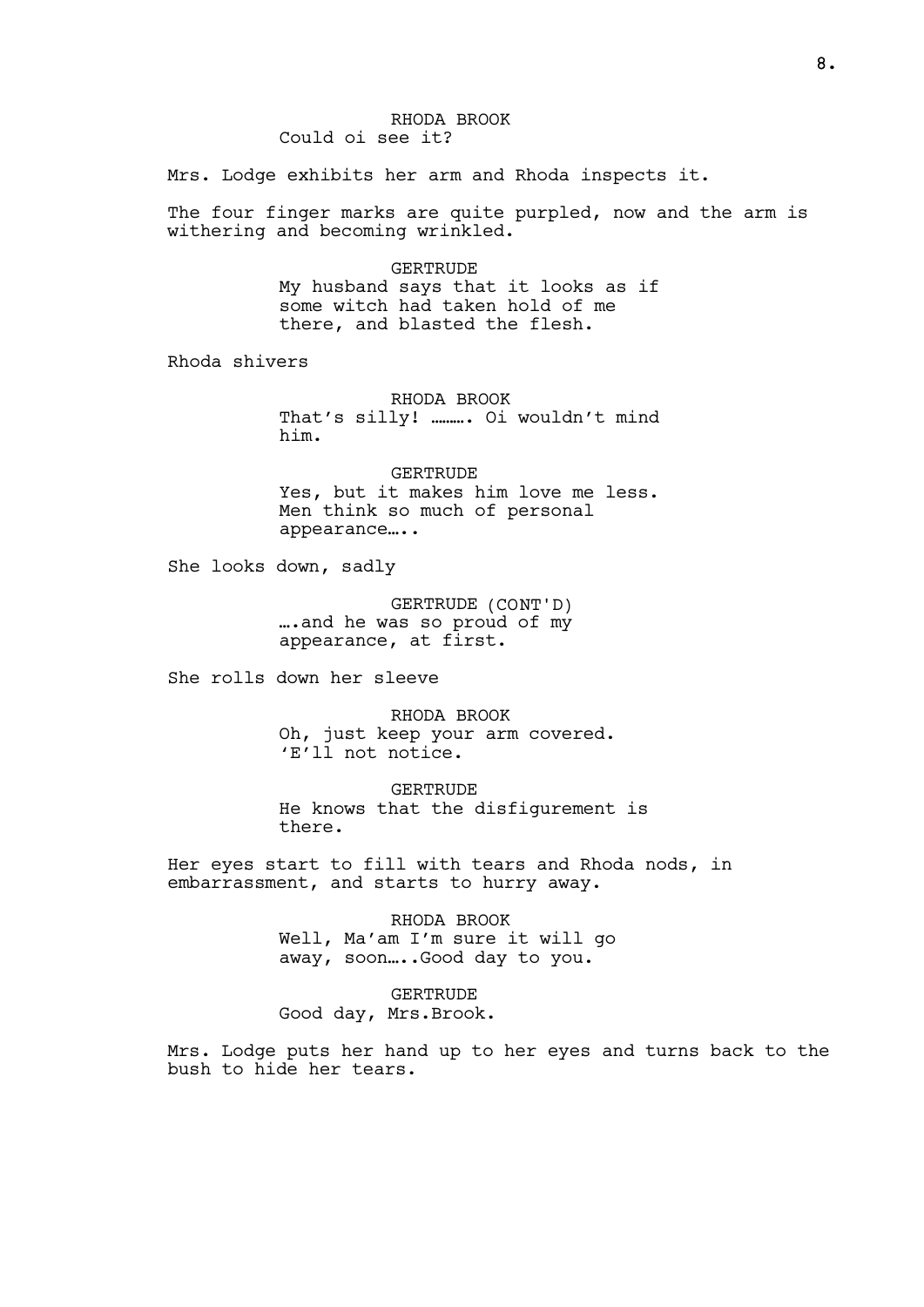9 INT. RHODA'S COTTAGE - DAY 9

Rhoda is tidying some pots on the dresser, and there is a knock at the door.

She goes to answer it and it is Mrs. Lodge.

Rhoda gestures her in, but Mrs. Lodge refuses.

# GERTRUDE

No, I won't come in.I've just popped by to tell you I've decided to see that Conjurer Trendle …..that 'wise man', and to ask you if you will come with me, on Saturday morning, when my husband will be away at market.

Rhoda turns pale and looks apprehensive

RHODA BROOK Who told 'e of him?

GERTRUDE My servants……….. Why? Is he no good?

Rhoda shrugs

RHODA BROOK Well, he's certainly an original.

Mrs. Lodge clutches at Rhoda's arm, in appeal.

GERTRUDE WILL you come?

Rhoda smiles, uncertainly, and then, nods.

GERTRUDE (CONT'D) Thank you ... Thank you. I'll call earlyish morning.

She hurries away.

GERTRUDE (CONT'D) Thank you!

10 EXT. COUNTRYSIDE - DAY 10

Montage:

The women leaving Rhoda's cottage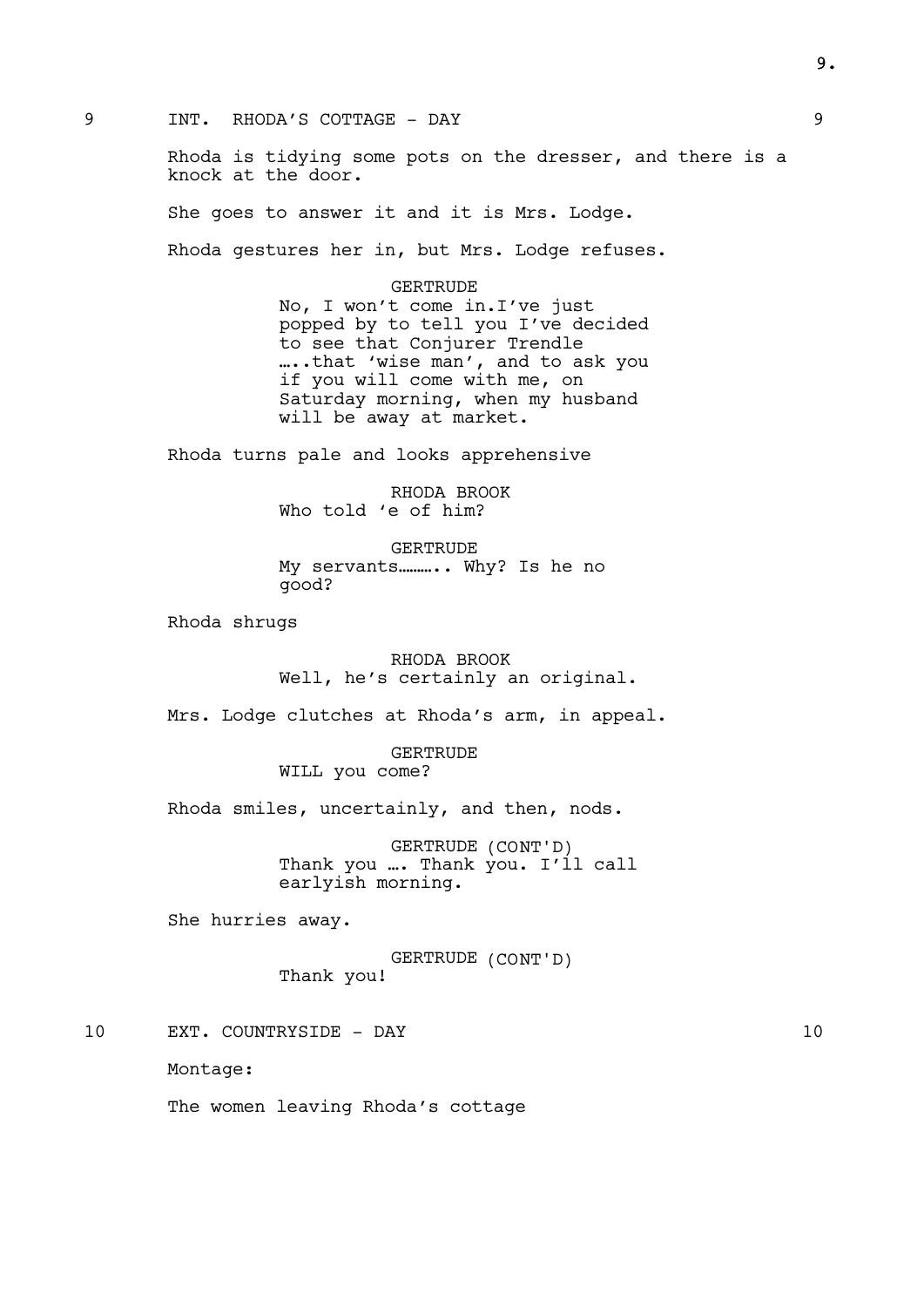The women hurrying, silently, along a track between fields The women talking as they cross a glade in a wood. The women, picking up their skirts and crossing a stream, by some flat stones. The women ascending a hill. The women looking down at a cottage in a little, deserted valley. 11 INT. TRENDLE'S COTTAGE - DAY 11 TRENDLE, a wiry old man, in outdoor clothes, opens the door to the women and nods, enquiringly at them. GERTRUDE Sorry to bother you, Conju ..........er, Mr. Trendle, but I've come about my… Trendle waves Rhoda away.

> TRENDLE No companions! …. No companions. Thee can sit outside, a minute!

He ushers Mrs. Lodge in and closes the door on Rhoda.

Conjurer Trendle turns to Mrs. Lodge

TRENDLE (CONT'D)

Well?

Mrs. Lodge bares her arm and Trendle looks

TRENDLE (CONT'D) Medicine can't cure it. 'Tis the work of an enemy.

**GERTRUDE** 

Who?

**TRENDLE** Oi don't know, but oi can show thee.

He sits her at the table and puts a small glass bowl of water before her.

Trendle then breaks the white of an egg into the water and they both peer at it.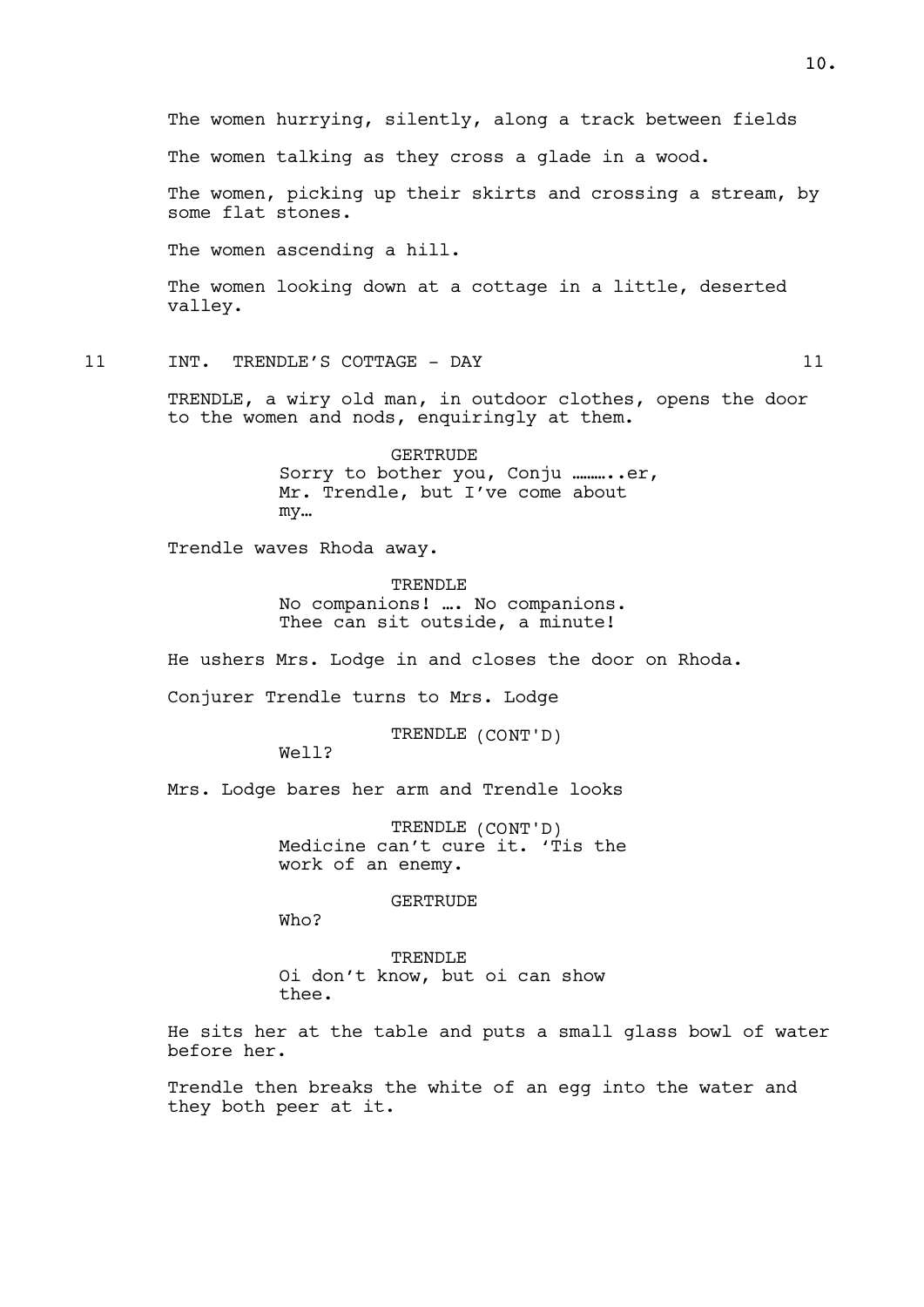| $\sim$<br>∸∸ | EXT. |  | TRACK OUTSIDE OF TRENDLE'S COTTAGE - DAY |  |  |
|--------------|------|--|------------------------------------------|--|--|
|              |      |  |                                          |  |  |

The women start to climb back up the track away from trundle's cottage.

> RHODA BROOK Did he charge much?

Mrs. Lodge looks embarrasedly and almost furtively at Rhoda.

**GERTRUDE** He wouldn't take a farthing.

RHODA BROOK And what did you see.

GERTRUDE Oh, nothing!…Nothing!

Mrs. Lodge hurries ahead and Rhoda has to hurry to catch up with her.

> GERTRUDE (CONT'D) How strange you should recommend him!

RHODA BROOK I didn't! ….Your people did!

Mrs. Lodge steals at look at Rhoda.

GERTRUDE Oh! …..Did they?

She hurries off, again and Rhoda hurries to catch up.

The two women crawl, slowly, back up the big hill.

13 INT/EXT. VARIOUS - DAY/NIGHT 13 13

## MONTAGE:

Rhoda being met on the road home, by her twelve year old son and walking on with him.

Mrs. Lodge, coming up behind her husband, at the table, smiling and laying her hand on his shoulder.Farmer Lodge irritably shaking it off.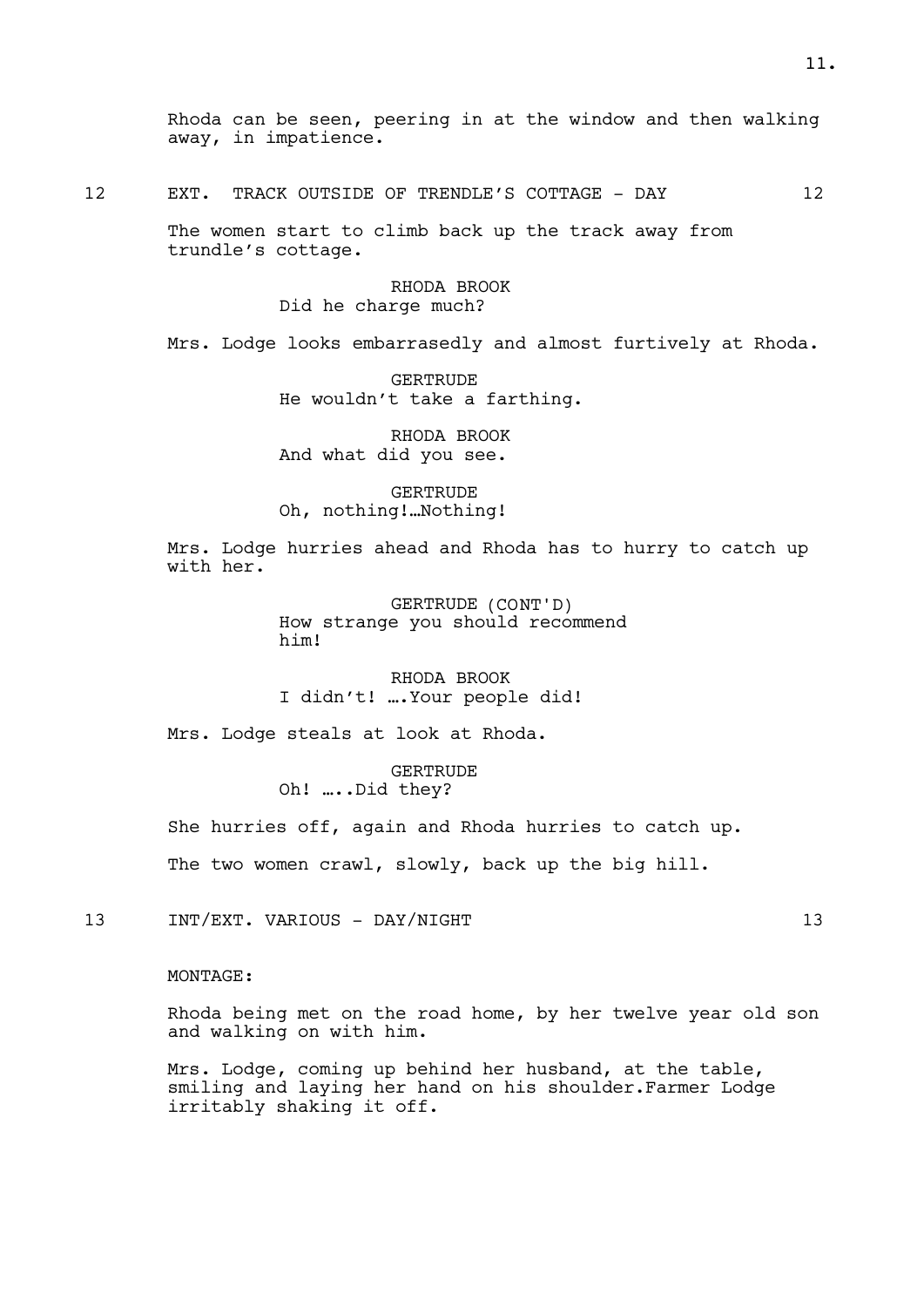Rhoda and her son walking away from their home carrying bundles and the boy wheeling a barrow.Rhoda stops for a few seconds and looks back at the cottage.

Mrs. Lodge, in her bedroom, rolling up her sleeve and looking worriedly at her withered arm. Her husband comes in and she hurriedly hides it.

Rhoda is laying the table for supper, when her, now eighteen year old son comes in at the door, kisses his mother, and sits down at the laid place.

#### 14 INT. LODGE'S HOUSE/KITCHEN - NIGHT 14

Gertrude is sorting through her medicine and herbs cupboard, when her husband comes into the kitchen.He sees the assortment of remedies.

> LODGE Damned if you won't poison herself with those witch mixtures!

> GERTRUDE Sorry, Henry. I'll throw them out.

LODGE You need somebody to distract you ….I thought of adopting a certain boy at some time, but he's grown up and moved away, now.

GERTRUDE Was that, was that your so....

LODGE …..I'll not have words spoken as don't concern you, Gertrude!

He stamps out.

GERTRUDE (To herself, sadly) Six years of marriage, but only a few months of love!

She sighs and starts to remove her herbs from the cupboard.

15 INT. TRENDLE'S COTTAGE - DAY 15

Treadle lets Gertrude into his kitchen and she smiles and shows her arm to him, again.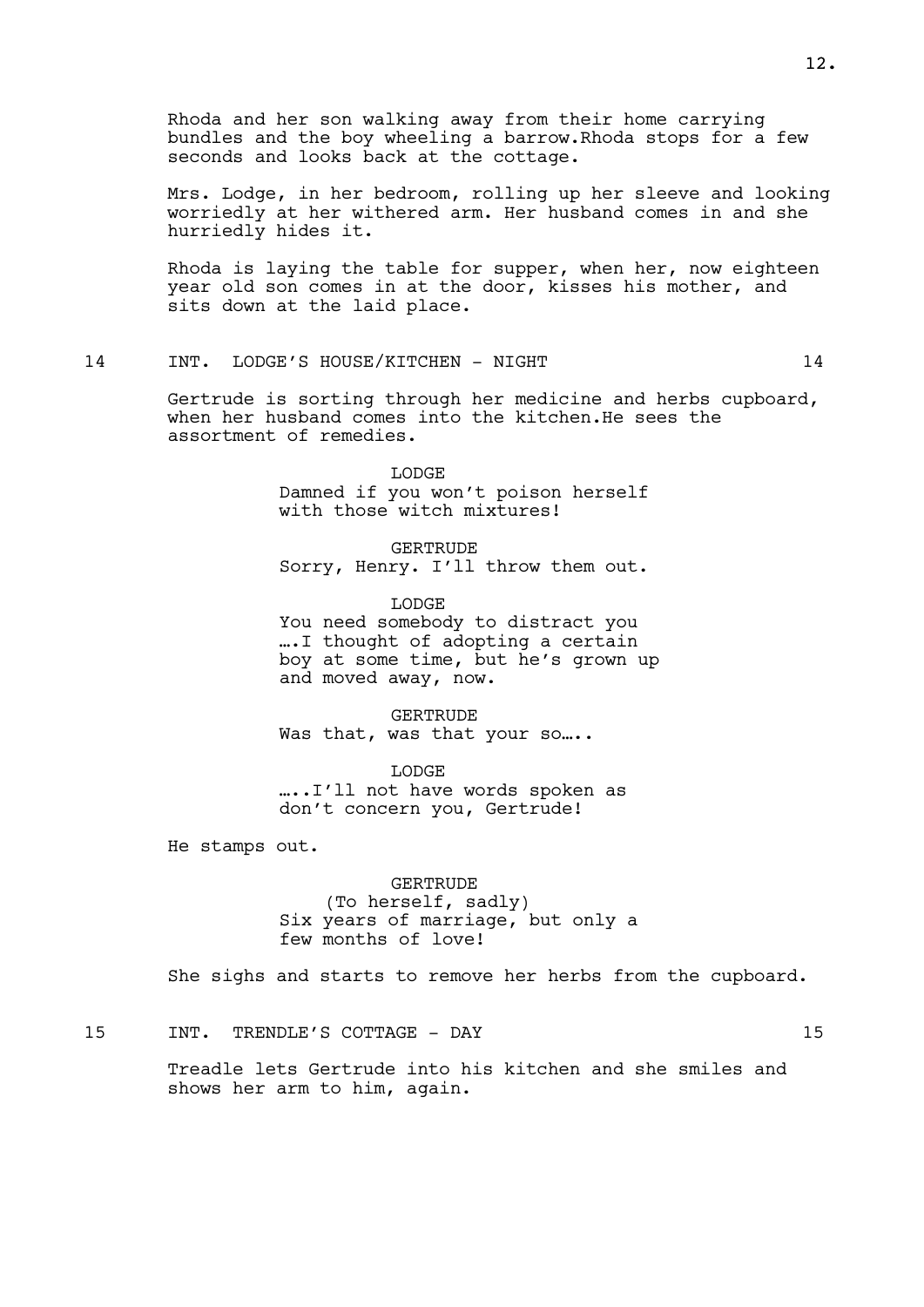He looks and nods, seriously.

TRENDLE There's only one remedy as will work with this blight.

GERTRUDE

What is that?

TRENDLE You must touch with your arm, the neck of a man who has just been hanged, but ain't cold, yet.

Gertrude steps back, with her mouth open, in horror.

16 EXT. COUNTRY TRACK - DAY 16

Gertrude walks back home and strokes her sore arm.

GERTRUDE What came by a spell, will go by a spell, surely……..

17 INT. LODGE'S HOUSE/SITTING ROOM - NIGHT 17

Lodge and Gertrude are sitting by the fire.

He gets up.

LODGE Gertrude, I'm going to the fair, at the assizes, tomorrow, for a few days. Oi'm sorry, oi'm busy and so can't take you with me.

Gertrude nods

GERTRUDE Oh, that's alright, Henry.

18 INT. LODGE'S HOUSE/BEDROOM - DAY 18

Mrs. Lodge is busy packing a few clothes into a bag.She pauses and addresses her arm.

> GERTRUDE If it had not been for you, this terrible ordeal would have been spared me.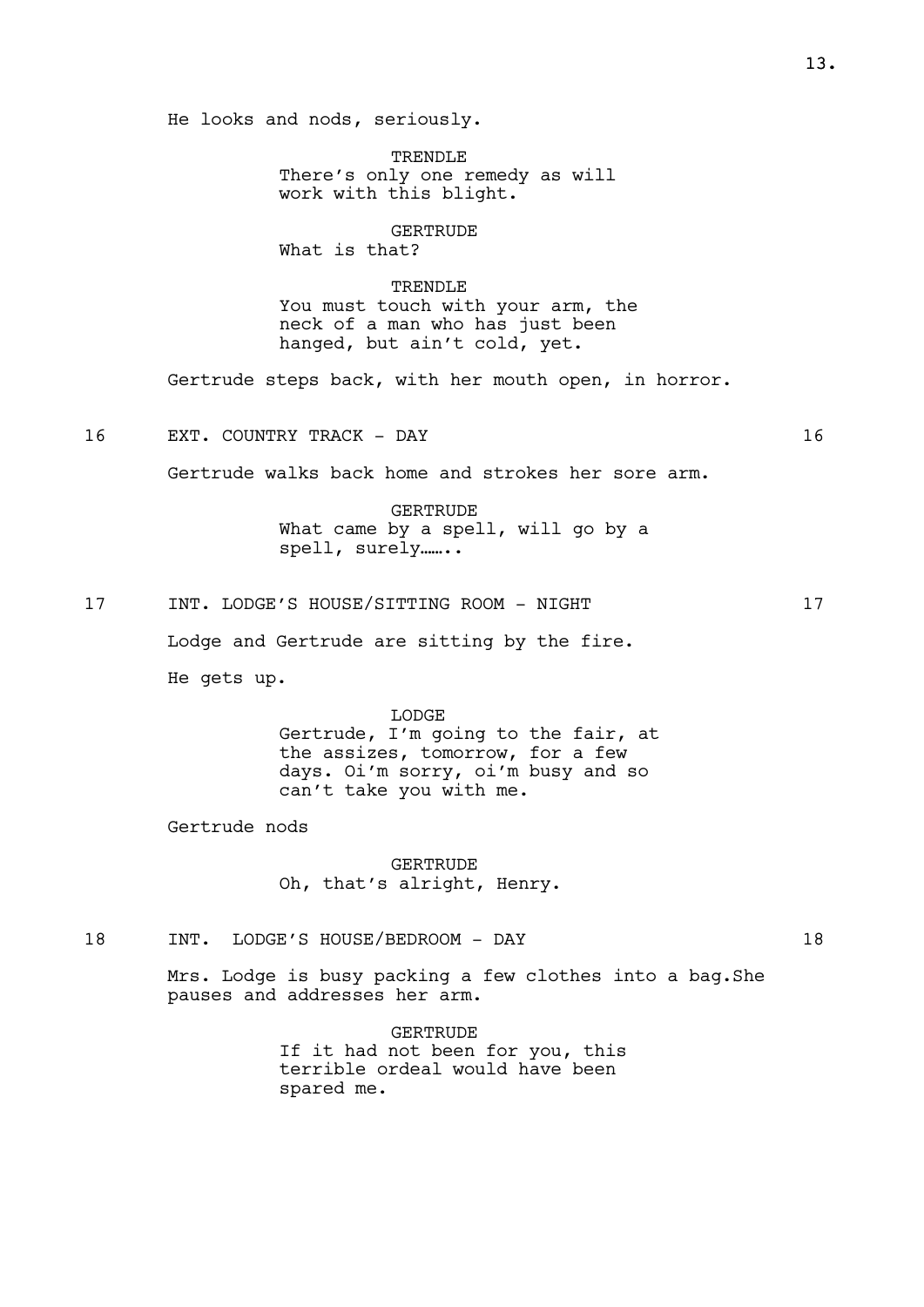The MAID comes in.

GERTRUDE (CONT'D) I'm just staying over at a friends, but I'll be back, tomorrow. Ask, Alan to bring the horse around would you, please?

The maid smiles, nods and goes out.

19 EXT. OUTSIDE OF HANGMAN'S HOUSE - EVENING 19

Gertrude is wandering around, uncertainly, outside a country cottage.

A woman comes towards her along the lane.

Gertrude accosts her.

**GERTRUDE** Excuse me, madam, but is this the hangman's cottage, please?

WOMAN It be that, Ma'am.

GERTRUDE Thank you …. Thank you.

The woman nods and walks on.

Gertrude plucks up courage and goes towards the front gate.

20 INT. HANGMAN'S COTTAGE/LIVING ROOM - EVENING 20

The hangman lets Gertrude in and she stands, nervously, a little way in from the door.

The hangman rubs his hands on his apron and smiles.

HANGMAN I can always find a spare minute for such a neat body as thee, Ma'am.

GERTRUDE Er, thank you.

HANGMAN Dost 'ee want to sit?

He gestures to the chairs near the fire.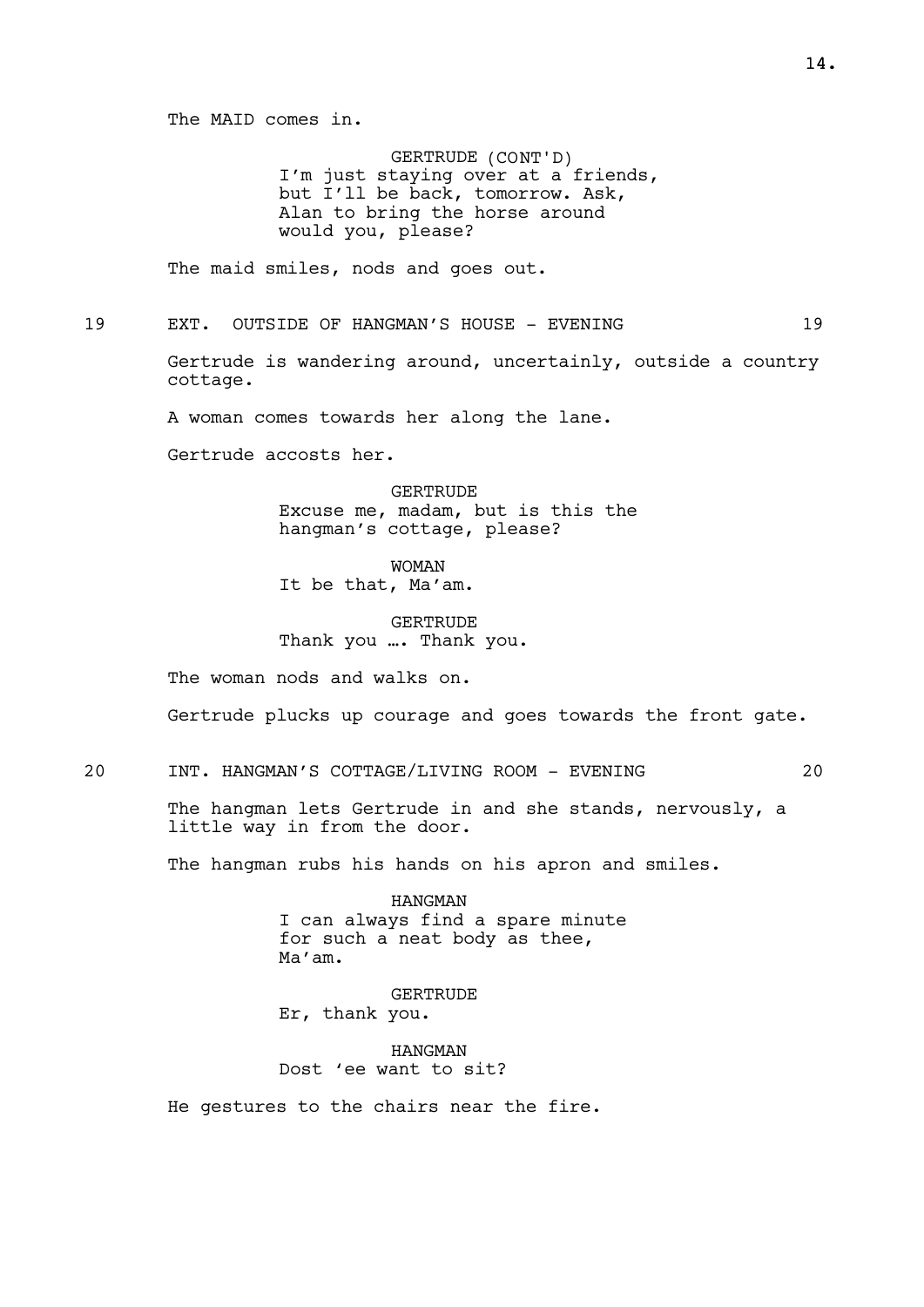Gertrude shakes her head

**GERTRUDE** 

No ….Um, thank you ….but, but what time is the execution, tomorrow, please?

#### HANGMAN

Twelve, Ma'am….'Tis a young man who was near a rick when they fired it. 'E's to 'ang fer 'arson.

Gertrude gets out a ten pound note and offers it to the hangman.

#### GERTRUDE

Well, I, I'd like to offer you this for your allowing me to touch his neck, after ……… after he's dead.

Gertrude is now trembling.

The hangman refuses the money with a shake of his head and a hand held up.

> HANGMAN No, no. But what fer do you want to touch the corpse?

# GERTRUDE

I need to touch him for my arm ……..for, for my affliction.

She rolls up her sleeve and shows the arm.

The old hangman looks and is appalled.

#### HANGMAN

Why, 'tis all a-scram! ......... Yes, yes, I've had people come afore fer such a cure….Very well, I'll get 'ee a touch o' the corpse.Ye remind me o' my daughter as was.

GERTRUDE

Thank you, thank you. Where shall I come to?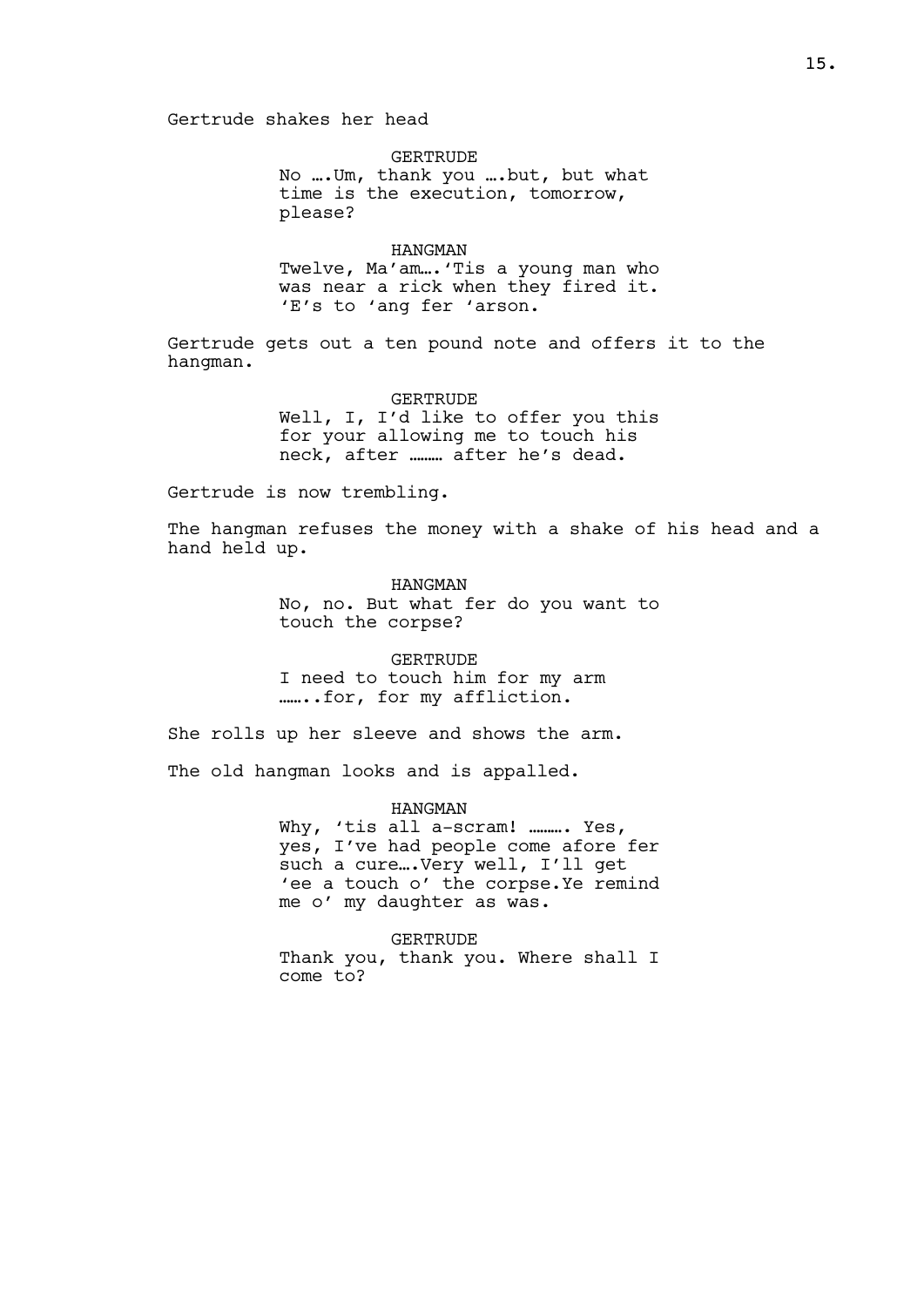Go in at the side door near the main entrance o' the jail and go into the room on the right, there.The body will be there, on a trestle after quarter past the twelvth hour, Ma'am..…I wish 'ee luck with the charm.

Gertrude feels a bit sick and dizzy and puts her hand up to her head.

She totters to the door.

**GERTRUDE** Thank you ....Thank you Sir.

## HANGMAN (Concernedly) You be alright, Ma'am?

Gertrude fumbles at the latch and opens the door.

GERTRUDE No.I'm fine, fine…..thank you.

She goes out.

21 INT. JAIL ANTE-ROOM - DAY 21

Gertrude, dressed in black, come into the room.The hangman stands by the corpse which is covered by a white cloth and is lying on a trestle table.

The hangman nods and beckons her to the corpse.

HANGMAN

Ma'am.

Gertrude totters forwards, reluctantly.

The hangman pulls back the cloth from the young man's head.

It is Rhoda and Lodge's son, but Gertrude, of course, does not recognise him as he moved away from her village several years ago.

The hangman take her arm, rolls up the sleeve and lays her arm across the neck of the boy.

GERTRUDE

Agh!!